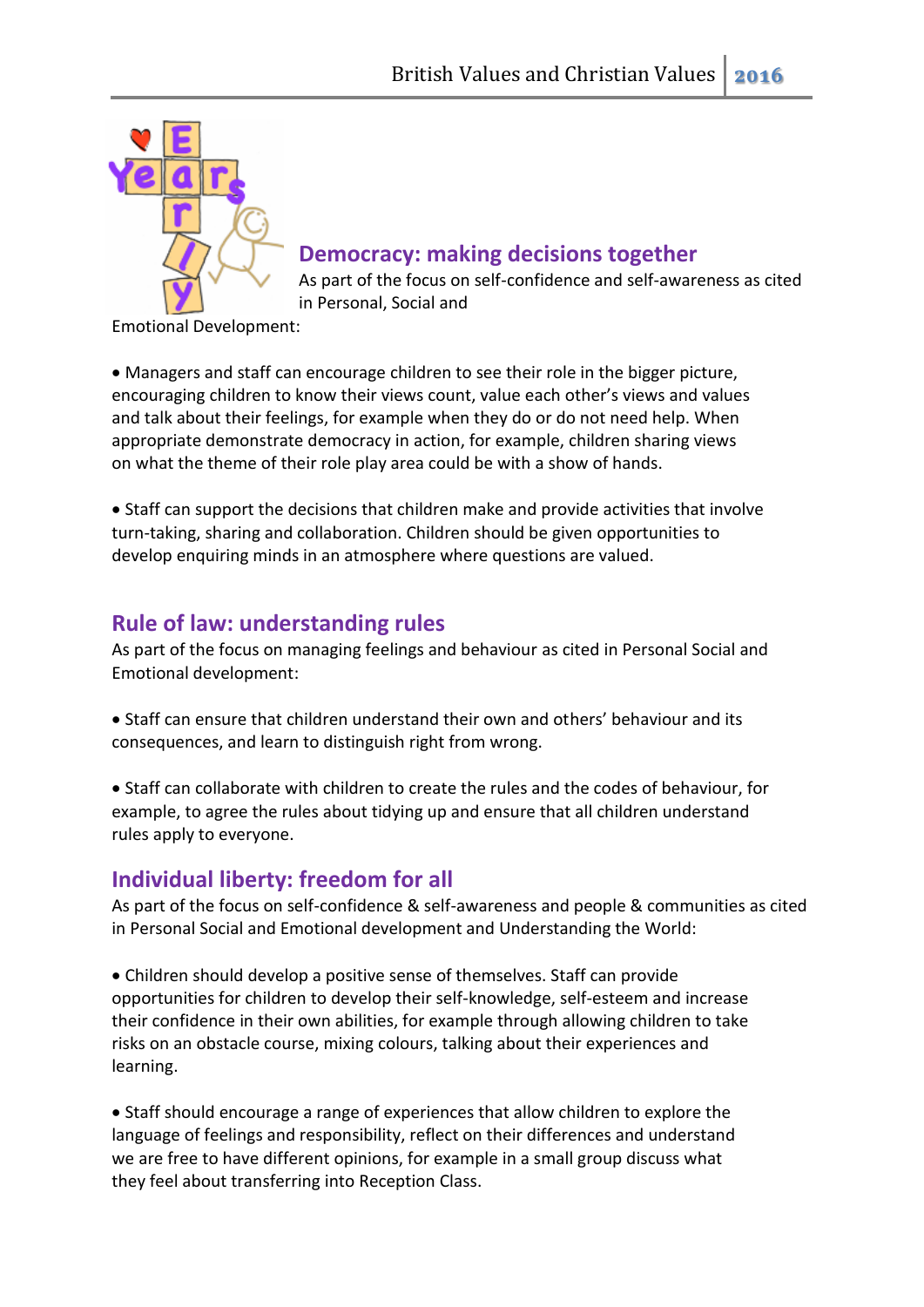## **Mutual respect and tolerance: treat others as you want to be treated**

As part of the focus on people & communities, managing feelings & behaviour and making relationships as cited in Personal Social and Emotional development and Understanding the World:

• Managers and leaders should create an ethos of inclusivity and tolerance where views, faiths, cultures and races are valued and children are engaged with the wider community.

• Children should acquire a tolerance and appreciation of and respect for their own and other cultures; know about similarities and differences between themselves and others and among families, faiths, communities, cultures and traditions and share and discuss practices, celebrations and experiences.

• Staff should encourage and explain the importance of tolerant behaviours such as sharing and respecting other's opinions.

• Staff should promote diverse attitudes and challenge stereotypes, for example, sharing stories that reflect and value the diversity of children's experiences and providing resources and activities that challenge gender, cultural and racial stereotyping.

#### **A minimum approach, for example having notices on the walls or multi-faith books on the shelves will fall short of 'actively promoting'.**

What is not acceptable is:

- actively promoting intolerance of other faiths, cultures and races
- failure to challenge gender stereotypes and routinely segregate girls and boys
- isolating children from their wider community

• failure to challenge behaviours (whether of staff, children or parents) that are not in line with the fundamental British values of democracy, rule of law, individual liberty, mutual respect and tolerance for those with different faiths and beliefs

(Taken from Fundamental British Values. Available at foundationyears.org)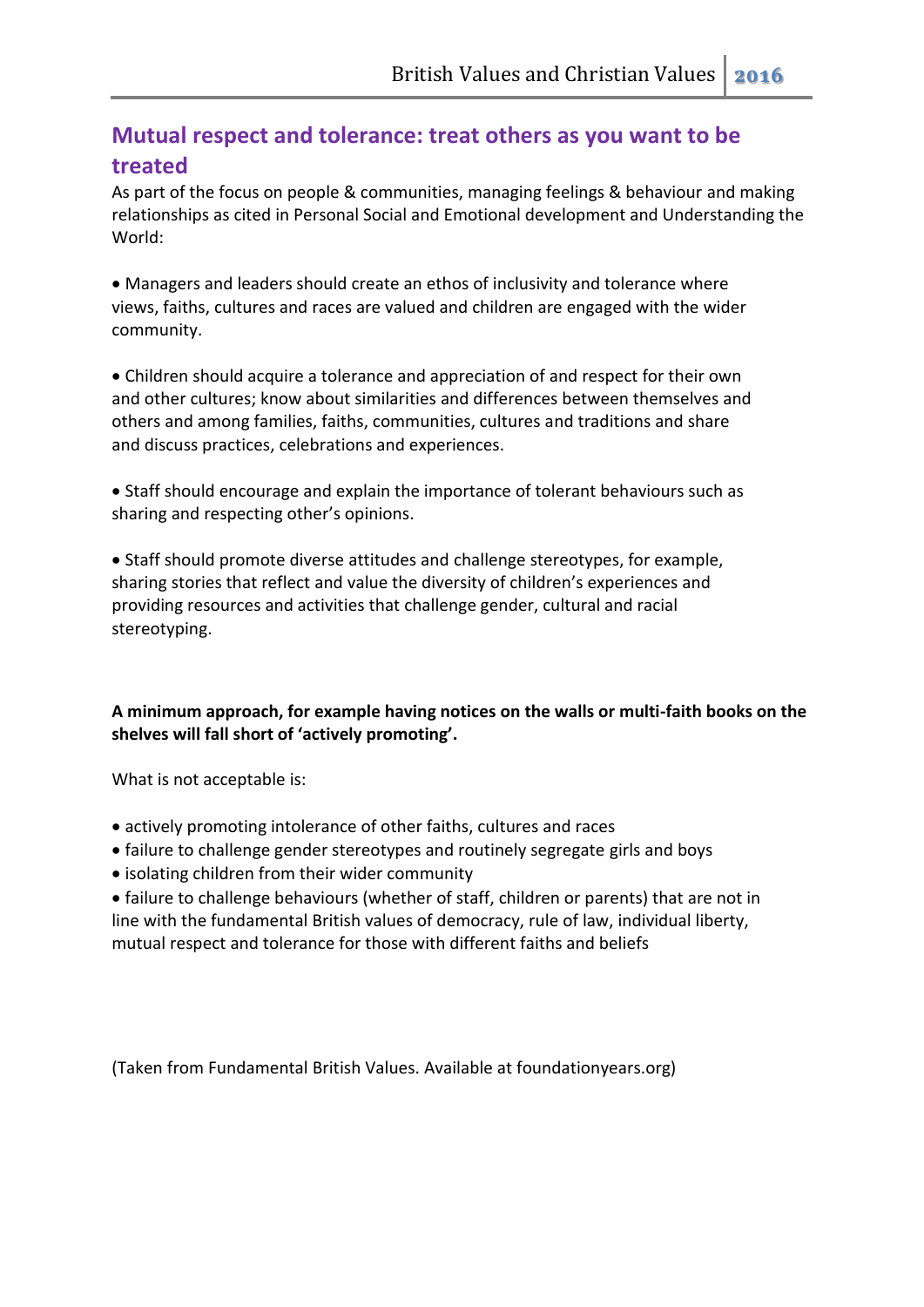Christian Values for Schools available at:

[www.christianvalues4schools.org.uk](http://www.christianvalues4schools.org.uk/) 

| <b>Christian Values for Schools</b> |                      |  |
|-------------------------------------|----------------------|--|
| Reverence                           | Peace                |  |
| <b>Wisdom</b>                       | <b>Forgiveness</b>   |  |
| <b>Thankfulness</b>                 | <b>Friendship</b>    |  |
| <b>Humility</b>                     | <b>Justice</b>       |  |
| Endurance                           | Hope                 |  |
| Service                             | Creation             |  |
| Compassion                          | Koinonia (community) |  |
| <b>Trust</b>                        |                      |  |

The website is full of more detail and information about each of the values including video clips and resources. Although aimed at schools it is also very helpful for Early Years.

### What if learning

#### [www.whatiflearning.co.uk](http://www.whatiflearning.co.uk/)

'What if Learning' is a [distinctively Christian](http://www.whatiflearning.co.uk/big-picture/christian-distinctiveness) approach developed by an international partnership of teachers from Australia, the UK and the USA. It is based on the premise that a Christian understanding of life makes a difference to what happens in classrooms. Its aim is to equip teachers to develop their distinctively Christian teaching and learning strategies for their own classrooms.

The website has excellent resources to explain the approach and help schools reflect on how a curriculum and classroom could look if the focus was Christian values. Again, although school-focussed it is excellent material to encourage reflection and fresh thinking in the Early Years.